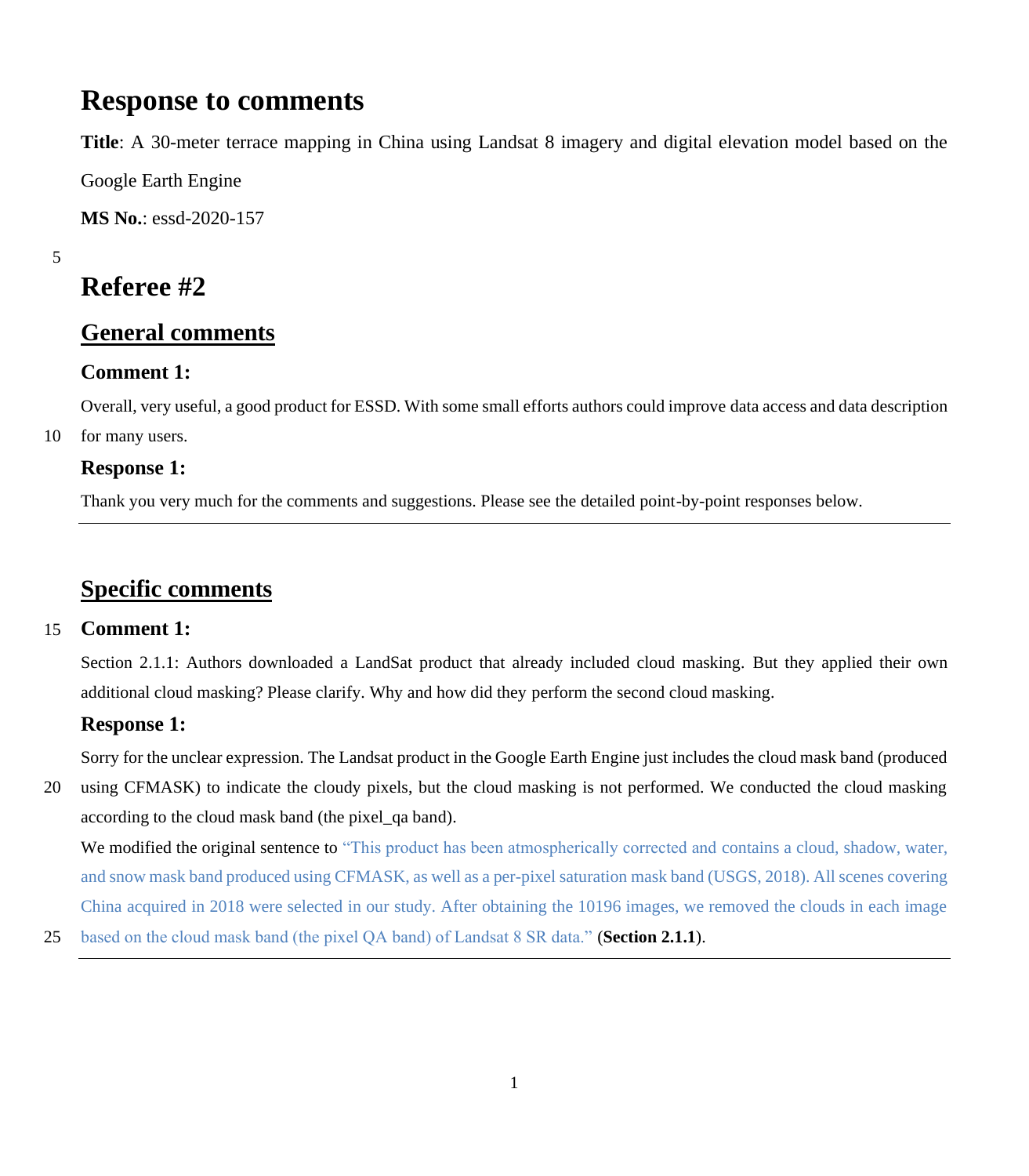# **Comment 2:**

30 Section 2.1.2: STRM DEM - provide a citation for the (standard?) void-filling process, here and/or in Table S2. Many readers will not know these acronyms?

### **Response 2:**

We supplemented a reference for the void-filling process in **Section 2.1.2**: "The product at 1 arc-second (30 m) resolution is available on GEE, which has undergone a void-filling process using open-source data (ASTER GDEM2, GMTED2010, and 35 NED) (USGS, 2015).".

#### **Reference:**

*USGS.: The shuttle radar topography mission (SRTM) collection user guide, https://lpdaac.usgs.gov/documents/179/SRTM\_ User\_Guide\_V3.pdf, last access: 15 March 2021, 2015.*

# 40 **Comment 3:**

Line 112, 113 "we suppose the terrain changes little in decades." Interesting, this reviewer tends to agree. But what decadal changes might impact terraces? Consolidation? Urbanization? One supposes most terraces lie above floodplains, but construction of dams for agricultural water or flood management? In a dynamic Chinese economy, can we really assume static distribution and abundance of terraced agriculture? With their expertise, perhaps authors can and should comment? I note this

45 as possible uncertainty because a few paragraphs later the authors mention use of / calculation of Normalized Difference Building Index (NDBI), which implies that they might need to account for temporal changes in land use over their time periods?

# **Response 3:**

We do not and can not assume the static distribution and abundance of terraced agriculture. As a land use/cover type, terrace may transform with other land use/cover types (e.g., slope cropland, urban, other vegetations). As you mentioned, both

50 construction of dams or other facilities and urbanization can change terrace distribution. However, most land use/cover changes will not have much impact on the terrain.

We supplemented the statement about the uncertainty caused by terrain data in **Section 3.6**: "On the one hand, the inconsistent year of terrain data and classification led to the uncertainties. Terrain may change due to the land use/cover transformations during 2010-2018. However, in relative to the vertical accuracy of terrain data, most transformations had little impact on terrain.

55 Even if terrain changed significantly in somewhere during the eight years, the spectral features in 2018 can help with classification. And the satisfactory accuracy of our terrace map also indicated the assumption of little terrain change was acceptable. But there is no doubt that better results can be achieved if high resolution and precision terrain data in 2018 is available."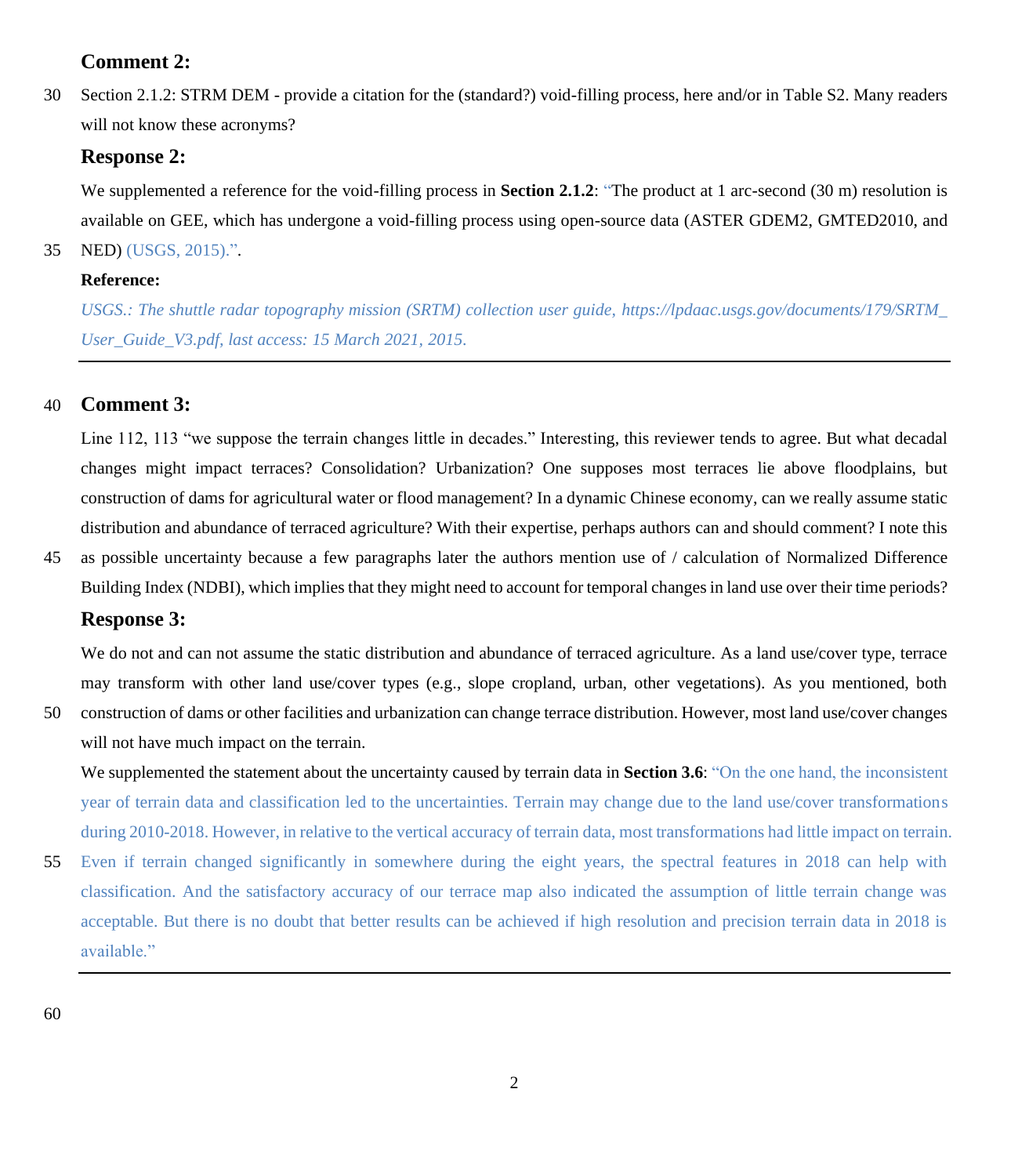# **Comment 4:**

Section 2.1.3, GlobeLand30 represents an interesting product, perhaps unfamiliar to global LULUC communities. Need an actual citation? GlobeLand30 is not in GEE? Same issue about static vs dynamic: in rapidly-changing Chinese economy, can

65 one accept the assumption of no change between 2010 and 2018?

# **Response 4:**

GlobeLand30 is not in GEE, we downloaded the product from *www.globeland30.org* and uploaded it into GEE.

Both reference and information related to GlobeLand30 were added to the manuscript: "a well-established and widely used source of land cover information, generated by integration of pixel-based and objected-based methods with knowledge (POK)

70 using multi-source data (Chen et al., 2015)." (**Section 2.1.3**); "GlobeLand30 was first downloaded from the website (www.globeland30.org) and then uploaded into GEE." (**Section 2.1.3**).

### **Reference:**

*Chen, J., Chen, J., Liao, A., Cao, X., Chen, L., Chen, X., He, C., Han, G., Peng, S., Lu, M., Zhang, W., Tong, X. and Mills, J.: Global land cover mapping at 30 m resolution: A POK-based operational approach, ISPRS J. Photogramm. Remote Sens.,*  75 *103, 7-27, https://doi.org/10.1016/j.isprsjprs.2014.09.002, 2015.*

- Cropland was indeed changing between 2010 and 2018, but we found it had little influence to our results. We added the quantification of the uncertainty caused by the inconsistent years to **Section 3.6**: "Furthermore, the non-correspondence of cropland extent data year and terrace/non-terrace classification year also had an impact on the results. Compared to using a cropland map in 2018, the major limitation of using cropland map in 2010 is that some terraces located in the newly increased
- 80 cropland area will be omitted. We quantified the omission caused by the cropland mask using the test samples. Only 119 of the total 1092 terrace test samples located outside the cropland extent of GlobeLand30 2010, indicating the maximum possible omission errors caused by the non-corresponding year was 10.90%.".

# **Comment 5:**

85 The reviewer confirms 39 features from Table 1: 7 spectral bands from LandSat plus four indices, each with three ranges, plus 6 elevation-related features from SRTM. But several indices listed, e.g. NDBI, incorporate middle infrared (MIR) while MIR not listed among the bands downloaded or processed. Please can authors explain?

## **Response 5:**

Sorry for mistakes. In the table, the MIR band in the algorithm of NDBI and MNDWI corresponds to the SWIR1 band of

90 Landsat 8 surface reflectance (SR) imagery.

We have revised the algorithms in **Table 2**.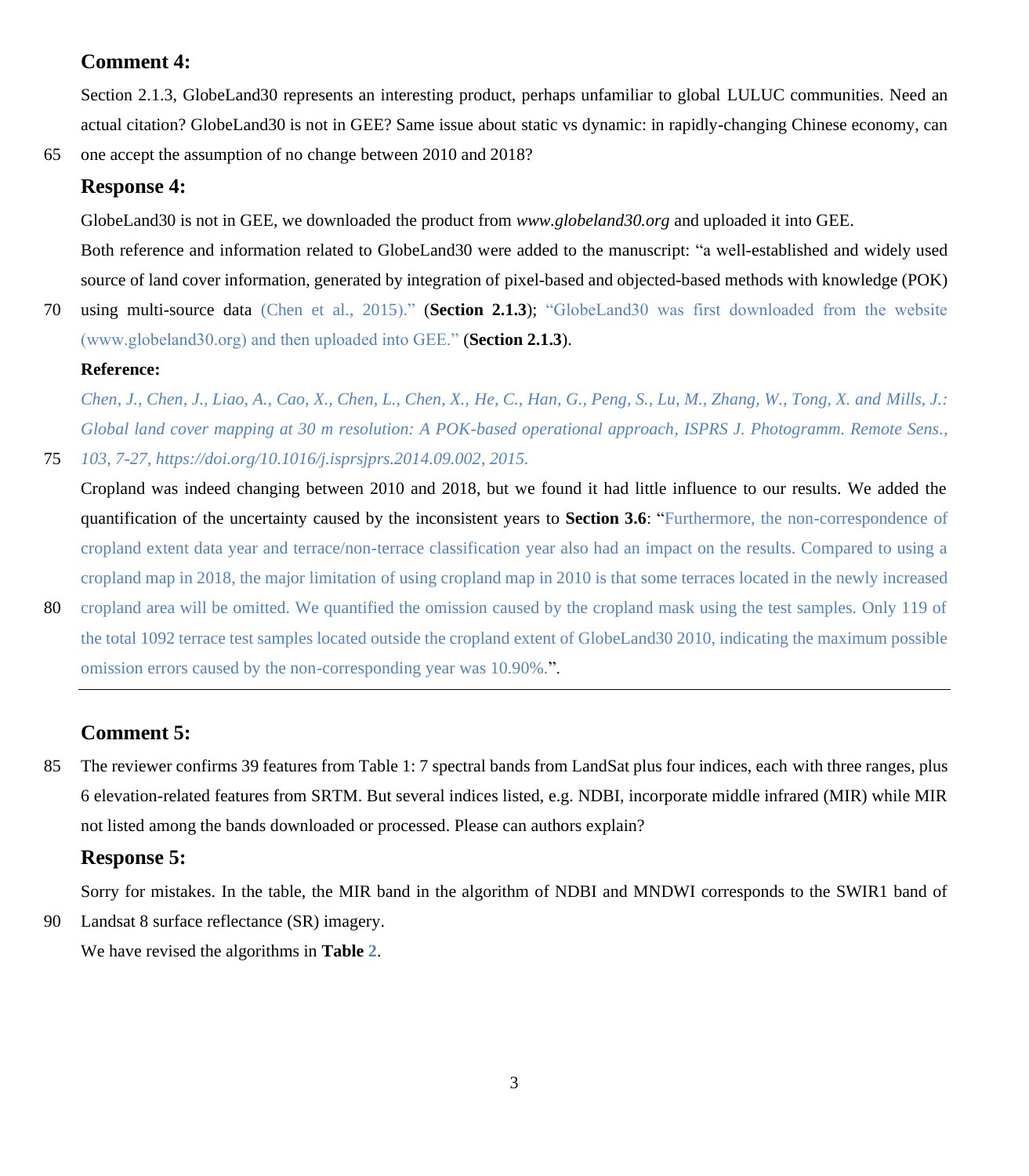| Feature                                            | Data source/Algorithm                                                           |
|----------------------------------------------------|---------------------------------------------------------------------------------|
| Percentiles of spectral bands/indices              | Landsat 8 surface reflectance (SR) imagery                                      |
| <b>Bands</b>                                       | Landsat 8 SR Band 2-7 (Blue, Green, Red, NIR,<br>SWIR1, SWIR2), Band 11 (TIRS2) |
| Normalized Difference Vegetation Index (NDVI)      | $(NIR - Red)$<br>$(NIR + Red)$                                                  |
| Modified normalized Difference Water Index (MNDWI) | $(Green - SWIR1)$<br>$(Green + SWIR1)$                                          |
| Normalized Difference Building Index (NDBI)        | $(SWIR1 - NIR)$<br>$(SWIR1 + NIR)$                                              |
| Bold Soil Index (BSI)                              | $((SWIR1 + Red) - (Blue + NIR))$<br>$((SWIR1 + Red) + (Blue + NIR))$            |
| Topographic factors                                | Shuttle Radar Topography Mission digital elevation<br>model (SRTM DEM) data     |
| Elevation                                          | <b>SRTM DEM</b> data                                                            |
| Slope                                              | <b>Elevation</b> change<br>Horizontal distance change                           |
| Slope of Slope (SOS)                               | Slope change<br>Horizontal distance change                                      |
| Roughness $(R)$                                    | S <sub>curved</sub> surface<br>S <sub>plane</sub> surface                       |
| Slope shape $(P)$                                  | $H_{i,j} - \frac{\sum_{i=1}^{n} H_i}{n}$                                        |
| Relief (RF)                                        | $H_{\text{max}} - H_{\text{min}}$                                               |

# **Comment 6:**

Line 153, 154: "(2151 terrace samples and 2639 non-terrace samples) were collected by visual interpretation of Landsat images,

100 SRTM DEM data, cropland extent data extracted from GlobeLand30, and Google Earth images". Authors inspected nearly 5000 images visually? To confirm terrace vs non-terrace? To confirm other land use (agriculture) feature? Impressive but difficult to understand or replicate? What did inspectors gain from GE images not available from LandSat or SRTM? Google Earth images within GEE or separate? GE images one of the least replicatable aspects of this research?

### **Response 6:**

105 Yes, we visually interpreted the images to confirm terraces and non-terraces according to land use features. The process of sample collection is random and difficult to replicate. From high-resolution GE images, we can gain more detailed information, such as texture. GE images are especially useful for us to visually identify small terraces. In the study, we used the Google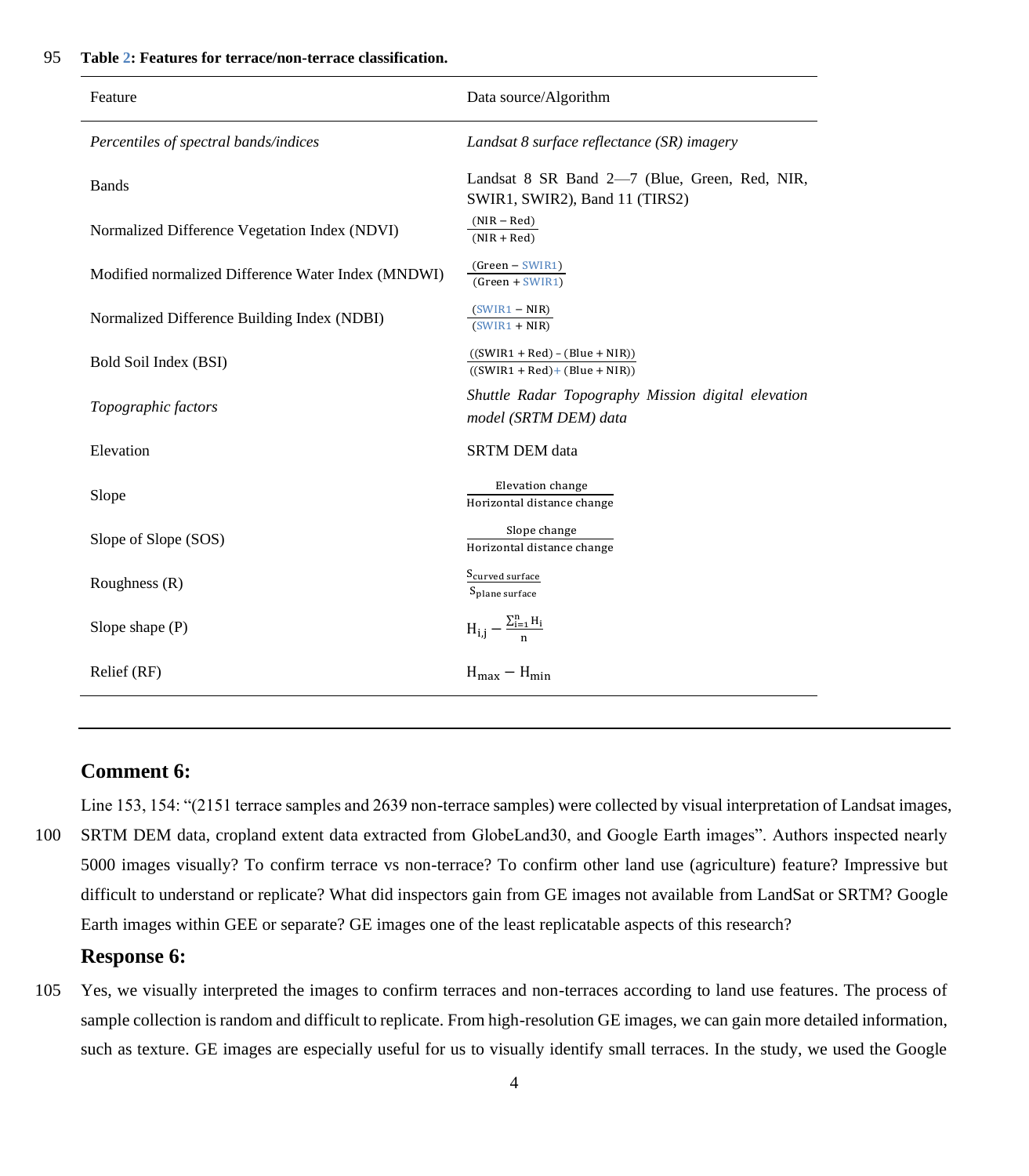Earth images within GEE. Compared with other images such as Landsat images and SRTM images, GE images are less replicable, but some history GE images can be viewed in the Google Earth software.

110 We added **Section 2.1.4** to describe Google Earth images used in the study: "Google Earth images on GEE were used as auxiliary data for samples collection. This dataset is a composited product combining multiple sets of satellite imagery, which are provided by different commercial image providers or government agencies at different zoom level (Potere, 2008). Its highest resolution can reach less than 1 m. With more detailed information (e.g., texture) provided by the high-resolution Google Earth images, we can visually distinguish the samples more accurately.".

#### 115 **References:**

*Potere, D.: Horizontal positional accuracy of Google Earth's high-resolution imagery archive, Sensors, 8, 7973-7981, https://doi.org/10.3390/s8127973, 2008.*

# **Comment 7:**

120 Lines 162, 163: test dataset has a much higher ratio on non-terrace to terrace (almost 10 to 1) than training data (more like 5 to 4). Does this matter? Will this difference arise later as an uncertaintly factor?

## **Response 7:**

It is true that using sample sets with different sample ratios can get different accuracy evaluation results. Generally, the accuracy will be more reliable when the sample size ratio of terrace/non-terrace is closer to the real area ratio of terrace/non-

125 terrace and the sample sizes of both types are sufficient. Our test samples were randomly generated in order to approach the real area ratio. And the subsequent two rounds of sample densifying described in Section 2.3 further ensured enough terrace samples (N>1000). Thus, we think the test sample size ratio is appropriate and can reflect the true accuracy of mapping result.

## **Comment 8:**

130 Section 2.4 Terrace/non-terrace. Because not more than 20% Chinese land area = agriculture, terrace area also has to be << 20%? RF classifier specific to each province - very positive! All this done within GEE?

### **Response 8:**

Right. The area information was supplemented to **Section 3.3**: "As for the total area of terraces in China for 2018, it was estimated to be 53.55 Mha by the PC method, accounting for 26.43% of China's cropland area and 5.58% of China's land area

135 (about 960 Mha). And the EM method showed that the total terrace area was 58.46±2.99 Mha, i.e., 28.85%±1.48% of China's cropland area and 6.09%±0.31% of China's land area.".

In addition to the whole mapping process, the area calculation was also done within GEE.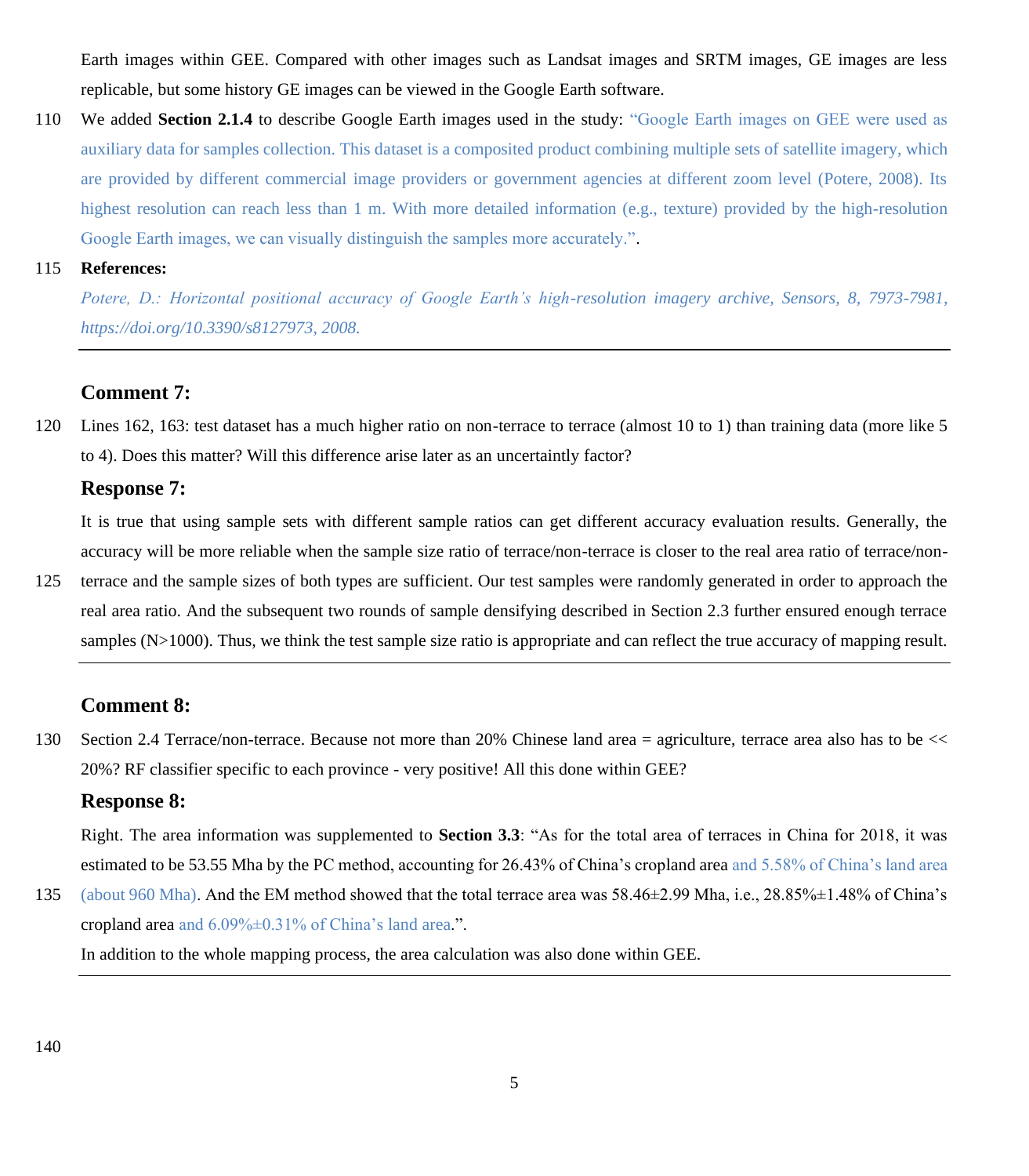# **Comment 9:**

Section 2.5 Post-processing. Understand the purpose for and mechanism of mode filtering. More interested - and worried about the sieving process. Terraces on slopes often have a long axis following contour lines but a short axis up- or down-slope. Which axis and/or what areal dimensions do the authors use here as "small". "Small" area for terraces not the same as

145 "small" area of non-terraces? Confused about pixels vs resolution. Understand LandSat at 30 m, but that means 10 pixels represents 300m? Rather large dimension for a "small" area? Or perhaps not on 1km x 1km scale? Please correct my misimpressions.

#### **Response 9:**

In the study, patch area was used to measure "small". Terrace/non-terrace patch with an area of 10 pixels (i.e., about 9000  $m^2$ )

150 or less was considered as "small". The threshold (10 pixels) was determined through experiments. We tried a series of sieving threshold and got the highest accuracy when the threshold was set to 10 pixels.

Several sentences were added to make it more clear in **Section 2.5.2**: "Namely, terrace/non-terrace patches with an area of 10 pixels (about 9000 m<sup>2</sup>) or less were sieved.".

## 155 **Comment 10:**

Line 204: Because, in subsequent text, authors often switch between user/producer terms (UA, PA) and commission/omission terms, take this opportunity to define both? For example, in line 204, "the user's accuracy (UA) of the terrace class" could become 'the user's accuracy (UA, also referred to as 'commission error') of the terrace class'. Authors will know how best to make these connections but because they use both (user/producer and commission/omission) they need to clarify.

### 160 **Response 10:**

Thank you for the advice. We also agree the connections will make it easier for readers to understand.

We added the connections in **Section 3.2**: "The producer's accuracy (PA, also referred to as "1-omission error") of the terrace class was 79.945%, whereas the user's accuracy (UA, also referred to as "1-commission error") of the terrace class was 71.149%".

165

## **Comment 11:**

Line 211 - again, reader needs to know explicitly how authors define "small".

### **Response 11:**

Here, small was also defined as "terraces with an area of 10 pixels (i.e., about 9000 m<sup>2</sup>) or less", which were sieved during the

170 post-processing, and thus could not be identified in our terrace map.

In **Section 3.2**, the explicit definition "small patch terraces (terrace with an area of 10 pixels (about  $9000 \text{ m}^2$ ) or less)" was given.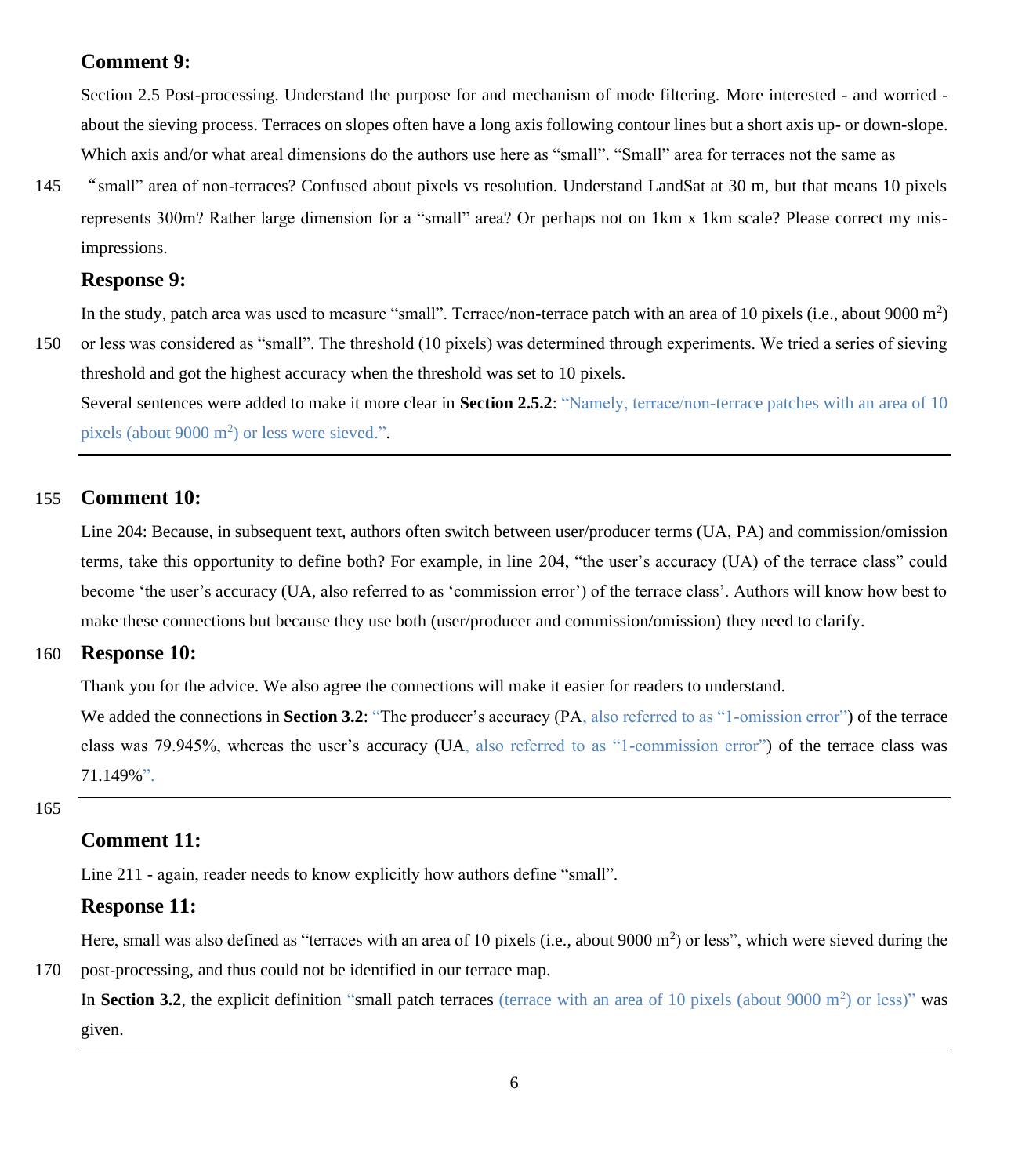### **Comment 12:**

175 Line 212 - is this second test set of 301 samples also available at Zenodo? Not obvious? It seems like the authors regard it as an important independent test product?

#### **Response 12:**

Sorry, the test sample set is not available at Zenodo. The sample sets are important for mapping project. Please understand that we can not make them public because of some cooperation.

180

## **Comment 13:**

Line 240 - if cropland represents 20% of total China land area, and terraces represent 26 to 28% of cropland, then terraces represent 5% to almost 6% of total China area? I do this as a sort of 'mass balance' check; have I got this correct? If not correct, what did I miss?

# 185 **Response 13:**

Correct. The area information was supplemented to **Section 3.3**: "As for the total area of terraces in China for 2018, it was estimated to be 53.55 Mha by the PC method, accounting for 26.43% of China's cropland area and 5.58% of China's land area. And the EM method showed that the total terrace area was  $58.46\pm2.99$  Mha, i.e.,  $28.85\% \pm 1.48\%$  of China's cropland area and 6.09%±0.31% of China's land area."

190

# **Comment 14:**

Line 277 - finally a list of 12 excluded provinces! Having this information appear earlier in the manuscript would have answered many questions for this reader.

### **Response 14:**

195 Thank you for the advice. We added the information about test samples in the previous part of the manuscript (**Section 2.3**): "The terrace test sample is zero in 12 provinces (Beijing, Hainan, Heilongjiang, Hongkong, Jilin, Jiangsu, Macao, Shanghai, Taiwan, Tianjin, Tibet, and Xinjiang), while the terrace/non-terrace test samples are insufficient (N<10 for either terrace or non-terrace) in 14 provinces (Liaoning, Zhejiang, and the above 12 provinces). Thus, terrace area of the 14 provinces was not analyzed in Section 3.3 and accuracy of the 12 provinces was not evaluated in Section 3.4.3.".

200

## **Comment 15:**

Uncertainty assessment/discussion and feature importance, including Figures 6 to 10, represent strong positive features of this data description. Thank authors for this careful analysis.

#### **Response 15:**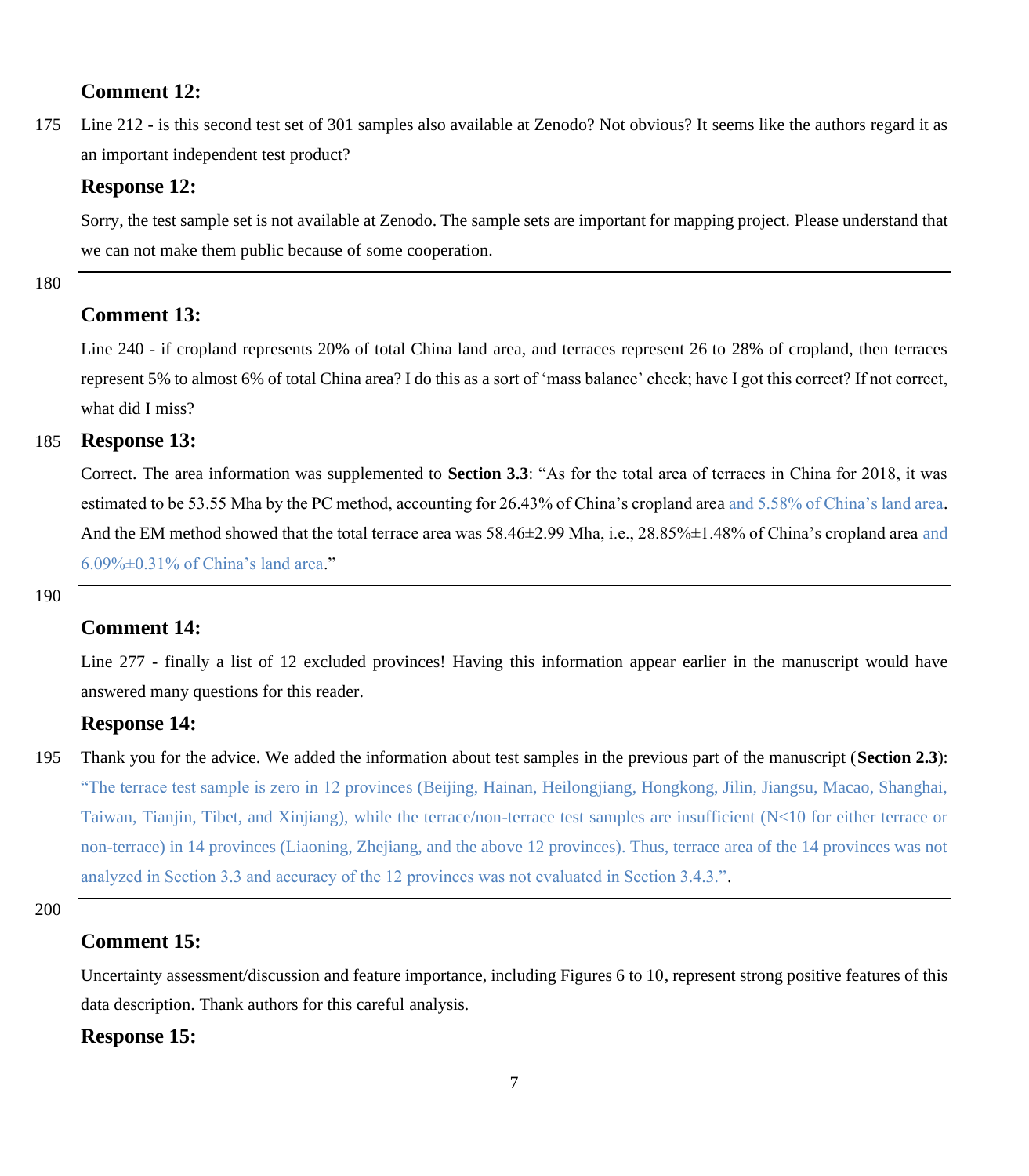#### **Comment 16:**

Limitations and directions - overall a very useful discussion, particularly about spatial resolution. Again this issue of visual inspection. Who has energy to visually inspect 1000s of images and how does one quality-control outcomes of such inspection?

210 Even if the authors can not provide quantitative assessment, they could help other users with a general estimate of the effort involved? The authors also discuss merits of GlobeLand30 vs other LU products. Again, users will want to know how they might get access to GL30 (e.g. via GEE?) as well as other references to GL30 use and accuracy.

#### **Response 16:**

The sample collection work referred to a previous study (Zhao et al., 2014). We double-checked the samples to ensure a

215 quality-control outcome. Information related to sample collection was added in **Section 2.3**: "We referred to Zhao et al. (2014) to conduct the interpretation and quality control. The samples were double-checked to ensure reliability.".

The GlobeLand30 product can be accessed in *www.globeland30.org*. We downloaded it from the website and uploaded it to the GEE. More detailed information about the GlobeLand30 can be accessed from the references.

Information related to GlobeLand30 was added to the manuscript: "a well-established and widely used source of land cover 220 information, generated by integration of pixel-based and objected-based methods with knowledge (POK) using multi-source data (Chen et al., 2015)." (**Section 2.1.3)**; "GlobeLand30 was first downloaded from the website (www.globeland30.org) and then uploaded into GEE." (**Section 2.1.3)**;

#### **Reference:**

*Zhao, Y., Gong, P., Yu, L., Hu, L., Li, X., Li, C., Zhang, H., Zheng, Y., Wang, J., Zhao, Y., Cheng, Q., Liu, C., Liu, S. and Wang,*  225 *X.: Towards a common validation sample set for global land-cover mapping. Int. J. Remote Sens., 35, 4795-4814, https://doi.org/10.1080/01431161.2014.930202, 2014.*

*Chen, J., Chen, J., Liao, A., Cao, X., Chen, L., Chen, X., He, C., Han, G., Peng, S., Lu, M., Zhang, W., Tong, X. and Mills, J.: Global land cover mapping at 30 m resolution: A POK-based operational approach, ISPRS J. Photogramm. Remote Sens., 103, 7-27, https://doi.org/10.1016/j.isprsjprs.2014.09.002, 2015.*

230

# **Comment 17:**

On Fig 3, not obvious that Xinjiang or Heilongjiang provinces have terraces. Need different or brighter color scale. Could authors mark location of positive outcomes shown in Figure 4 in Yunnan, Hunan or Guangxi provinces on Figure 3?

#### **Response 17:**

235 In our terrace map, there are very few terraces in Xinjiang and Heilongjiang provinces. Thus, it is difficult to find them in Fig 3. To make it easier for readers to find them in Fig 3, we changed the display resolution of terrace map in Xinjiang, Heilongjiang and Liaoning provinces from 1km to 5km. And we also marked the terrace locations in Figure 4 on Figure 3.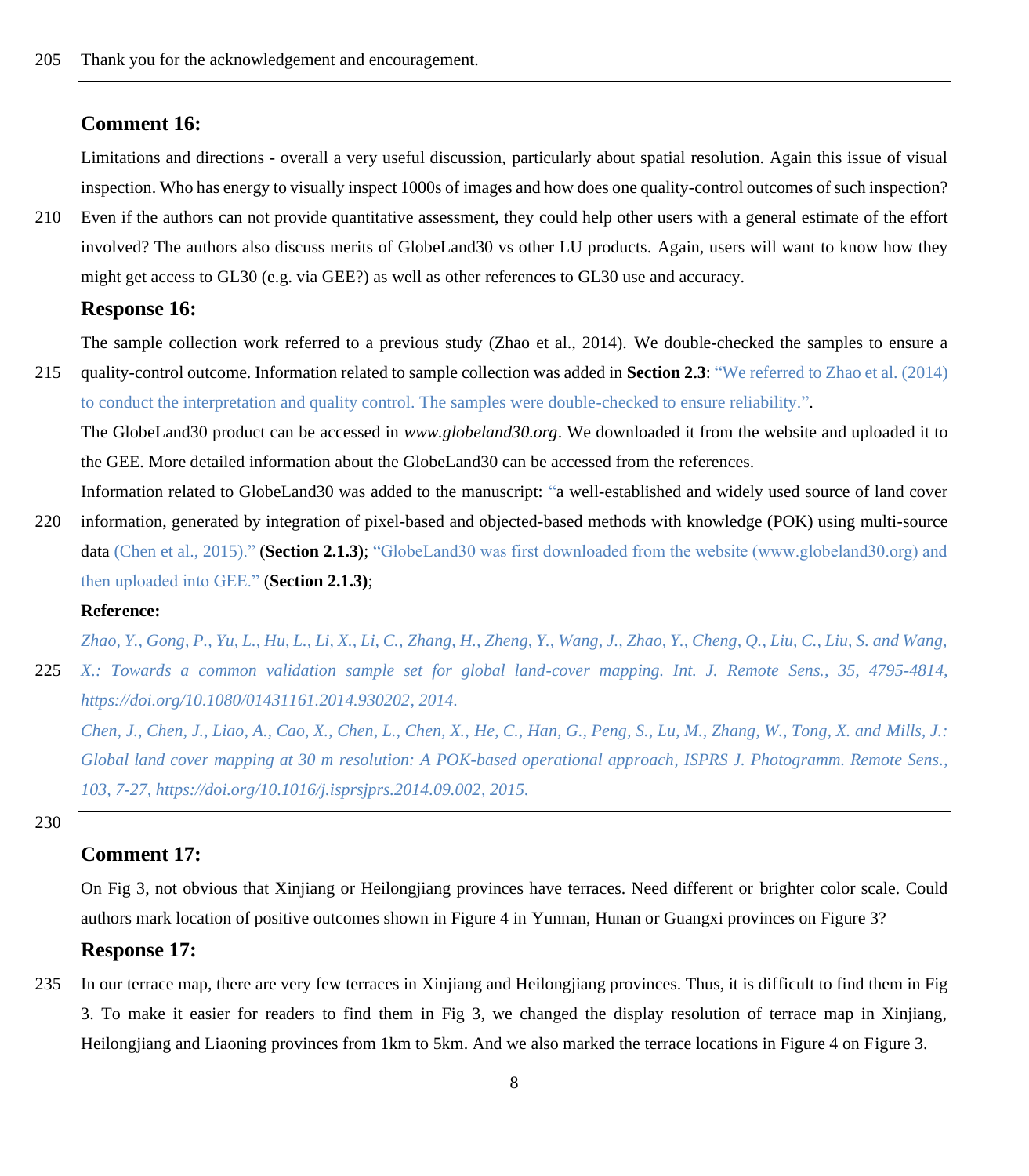The revised **Figure 3** is shown below.



240 **Figure 3: Terrace distribution across China in 2018. The map values indicate the proportion of terrace within a 1km×1 km grid cell except for Heilongjiang, Liaoning and Xinjiang, where the mapping results are displayed at 5×5 km for clearer visual effect. Shanghai and Macao are the only two provinces have no terrace in this map. The locations of three well-known terraces shown in Fig. 4 are marked as stars in the terrace map.**

# 245 **Comment 18:**

Figure 5 does not include all the provinces show in map on Figure 3? By cropland or terrace abundance or some other LU factor, authors have eliminated far west or far north provinces from their analysis. Did the reviewer miss an earlier statement to this effect? These represent the "other provinces" mentioned in line 238? No, they represent the 12 province excluded, listed at line 277. A reader needs to see this exclusion information earlier, before any results, perhaps even before most methods?

# 250 **Response 18:**

Yes, Figure 3 includes all the provinces in China (34 provinces), but Figure 5 does not include the 14 provinces without sufficient test samples (N<10 for either terrace or non-terrace).

We explained the "other provinces" in **Section 3.3**: "Terrace area for other 14 provinces (Beijing, Hainan, Heilongjiang, Hongkong, Jilin, Jiangsu, Liaoning, Macao, Shanghai, Taiwan, Tianjin, Tibet, Xinjiang, and Zhejiang) have not been analyzed

#### 255 due to insufficient test samples to estimate the uncertainty".

We also added the exclusion information in the previous part (**Section 2.3**): "The terrace test sample is zero in 12 provinces (Beijing, Hainan, Heilongjiang, Hongkong, Jilin, Jiangsu, Macao, Shanghai, Taiwan, Tianjin, Tibet, and Xinjiang), while the terrace/non-terrace test samples are insufficient (N<10 for either terrace or non-terrace) in 14 provinces (Liaoning, Zhejiang,